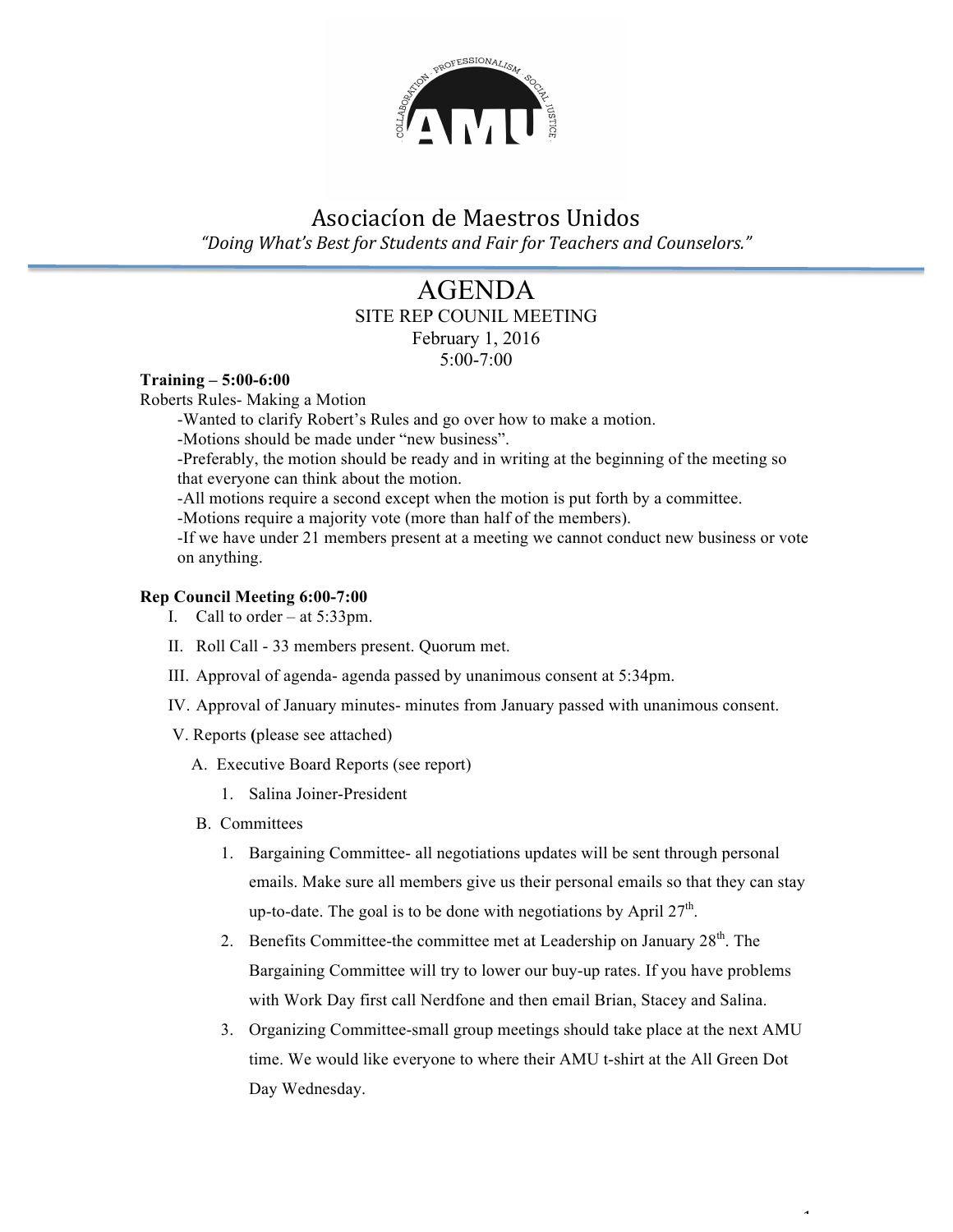

### Asociacíon de Maestros Unidos *"Doing What's Best for Students and Fair for Teachers and Counselors."*

4. Grievance Committee-Grievance at Oscar De La Hoya was settled in favor of the members (she was given all 3s). The Ralph Bunche suspension will most likely be going in front of the GD Board. At Locke  $9<sup>th</sup>$  Grade Academy we were able to re-negotiate and get the teachers termination changed to a resignation. Animo Western 360 Survey informal grievance due to the fact that several teachers received 1s and 2s because the evaluating administrator did not fill the surveys out. AMU is asking that the scores are void. I move that this site rep council stands against having a 360 Survey in our next contract. Motion amendment: I move that this site rep council stands against having a peer and administrator component of the 360 Survey. I move to amend the amendment to have site rep council stand against having a non-department, non-grade level member a part of the 360 Survey. At 6:20 we voted on the amendment to the amendment. 4 people are in favor, 16 are against. 9 abstained. We know look at the original amendment: to have site rep council stand against having a peer and admin 360 component of the 360 survey. At 6:38 we voted on the amendment to the motion. The amendment fails. At 6:38 we voted on the original motion. I move that this site rep council stands against having a 360 Survey in our next contract. 19 in favor, 9 against, and 4 abstain, 1 non-vote. At 6:41 the motion passes.

VI. Unfinished Business- None

VII. New Business-The organizing committee moves that the letter drafted and revised by both the site reps and the e-board be approved by the rep council, then posted on the AMU website and any other future actions recommended by the organizing committee. At 6:47pm we voted on the motion. The motion passed.

-Locke: Sub issue/hiring issue

 $\overline{\phantom{0}}$ 

-Western: has two AP positions still open

-Leadership: use of prep time for department time

-JR: issue about teachers taking on a class during their prep and not getting paid